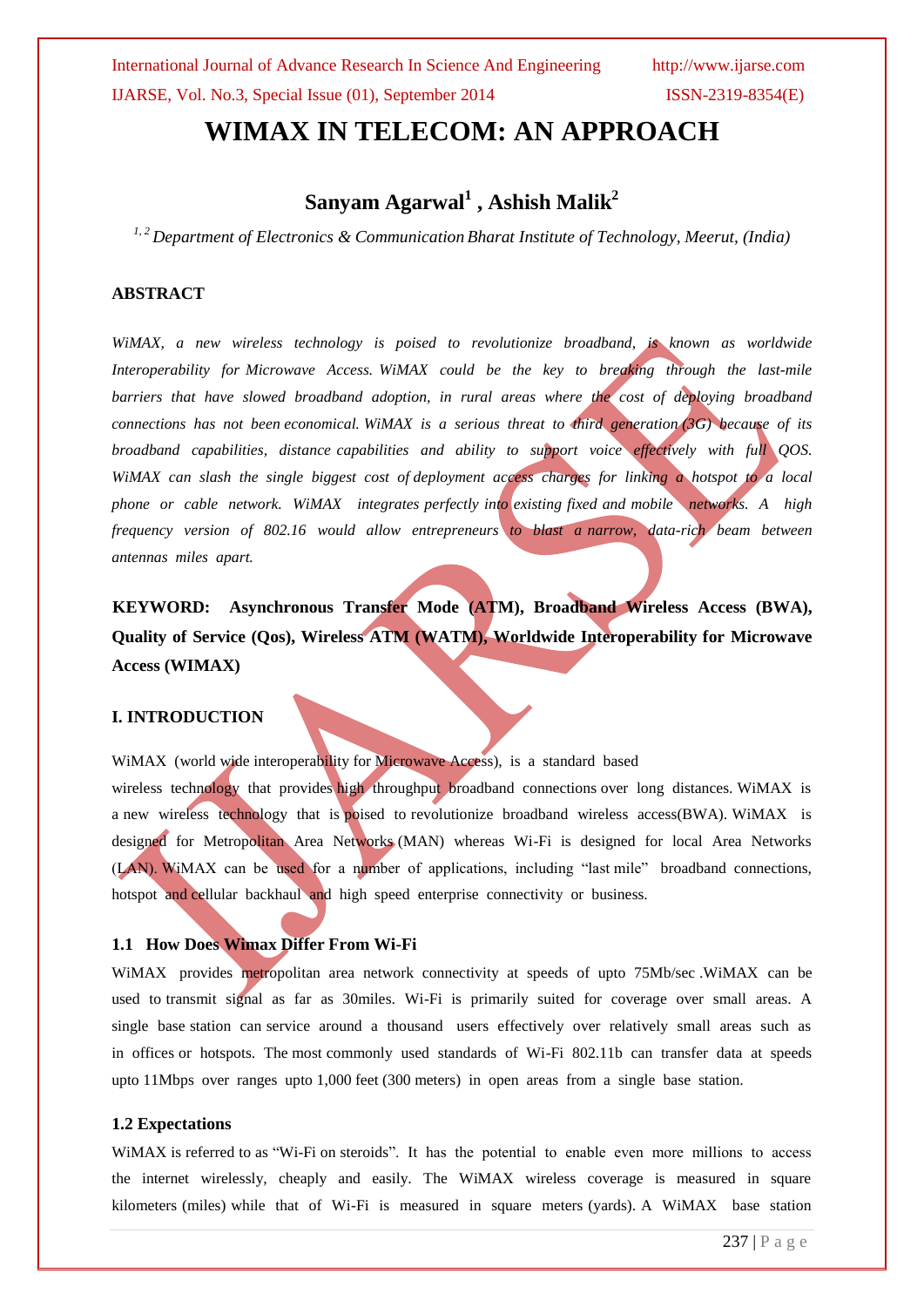### International Journal of Advance Research In Science And Engineering http://www.ijarse.com IJARSE, Vol. No.3, Special Issue (01), September 2014 ISSN-2319-8354(E)

would beam high-speed internet connections to homes and business in a radius of upto 50kms which would cover an entire metropolitan area, making that area into a WMAN and allowing true wireless mobility within it as opposed to hot-spot hopping required by Wi-Fi.

#### **1.3 Initial Version:**

The initial version of the WiMAX standard operates in the 10-66GHz frequency band and requires line-of-sight towers, but the 802.16a extension, ratified in January 2003, uses the lower frequency of 2- 11GHz enabling nonline-of-sight connections making it an appropriate technology for last-mile applications. Hence, this constitutes a major breakthrough in wireless broadband access as line-of-sight between your transmission point and the receiving antenna is not necessary.

The principal advantages of the systems based on 802.16 are as follows.

- The ability to provision service quickly, even in areas that are inaccessible for wired infrastructure.
- The avoidance of steep installation costs.
- The ability to overcome the physical limitations of traditional wired infrastructure.
- Wireless redundancy and quick redeployment.

#### **II. WiMAX TECHNICAL INFORMATION**

#### **2.1 Overview of IEEE 802.16**

IEEE802.16, the first standard in 802.16x family, supports point-to-multipoint architecture, operates at upto 124Mbps in the 28MHz channel (in 10-66GHz) and is primarily intended for line-of sight applications. The 802.16a standard operates at 70Mbps in lower frequency of 2-11GHz spectrum, in the 20MHz channel and enables nonline-of-sight (NLOS) implementations. WiMAX operates in a mixture of licensed and unlicensed radio spectrum and the initial products will be focused on 2.5GHz and 3.5GHz licensed and 5.8GHz unlicensed bands. The 802.16a spectrum uses various physical layer (PHY) variants but the dominant one is a 256-point orthogonal frequency division multiplexed (OFDM) carrier technology. The PHY layer modulation is based on OFDM, in combination with a centralized medium access control (MAC) layer for optimized resource allocation and support of QOS for different types of services (Voice Over Internet Protocol (VOIP), real time, and nonreal-time services. The OFDM PHY layer is well adapted to the NLOS propagation environment in the 2-11GHz frequency range. OFDM can provide a high spectral efficiency of about 3-4 bits/HZ. WiMAX is designed to accommodate either frequency division duplexing (FDD) which is more suited to enterprise traffic or time division duplexing (TDD), which is more adapted to asymmetrical traffic.

#### **2.2 Licensed Spectrum for Wireless MAN'S**

**3.5GHz Band:** The 3.5GHz band is available as a licensed band in many countries outside the US for fixed broadband wireless access. This band is the most used spectrum for wireless MAN's.The characteristics for the 3.5GHz are

- Total available spectrum about 200MHz between 3.4GHz and 3.8GHz
- Services allowed fixed access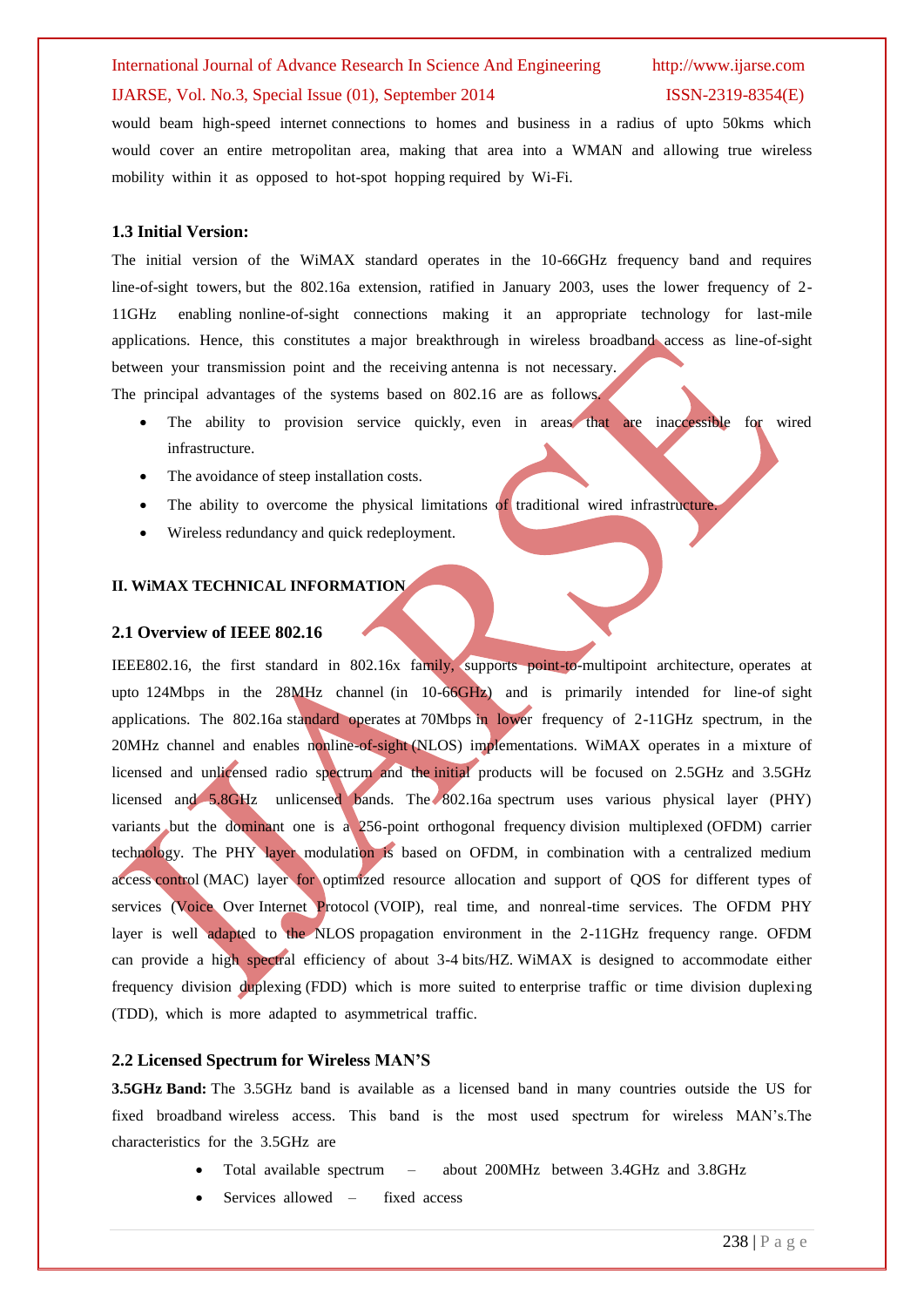- FDD or TDD this is mixed
- Spectrum per license varies from 2x5MHz to 2x56MHz

**2.5GHz Band:** This band is allocated for fixed microwave services in many countries including US. The characteristics for the 2.5GHz band makes up for the fact that the 3.5GHz band is not available for wireless access in United States.

- Total available spectrum --- 195MHz, including guard-bands and MDS Channels, between 2.495GHz and 2.690GHz.
- Services allowed --- Fixed two-way or broadcast.
- FDD or TDD --- Both FDD and TDD are allowed
- Spectrum per license --- 22.5MHz per license, a 16.5MHz block paired with a 6MHz block, a Total of 8 licenses.

#### **III. RADIO CHARACTERISTICS**

In the 2.5GHz band, a TDD solution with a 5MHz channel bandwidth will be used and in the 3.5GHZ band a FDD solution with dual 3.5GHz bandwidth channels will be used. The propagation model used to predict the range is based on the contribution to the IEEE802.16 broadband wireless access working group. The propagation model covers three terrain categories "A", "B", and "C". Category "A" being the highest path loss. Category is used to predict propagation characteristics in urban environments. Category "B" is assumed for suburban environment range predictions and category "C", the lowest path loss terrain is used in rural environments.The use of adaptive modulation and adaptive coding enables each end-user link to dynamically adapt to the propagation path conditions for that particular link. Since each modulation scheme has a different modulation efficiency the effective channel capacity can only be determined by knowing what modulation and coding scheme is being used for each end-user link sharing that particular channel.Deployments can be range-limited or capacity-limited. In a range-limited case, if a uniform distribution of active subscribers with outdoor CPE's is assumed, more than 60% of active users will be operating at either QPSK or BPSK with only 15% operating at 64QAM. The range estimates shown in figure (1) apply to a 3.5GHz deployment in a rural environment with all outdoor, non-LOS CPEs . With the distribution of users as shown, the effective downlink channel capacity for a range-limited deployment is 3.8Mbps as compared to 9.7Mbps for a capacity-limited case with all end-users operating at 64QAM. For fixed services, due to license assignments with limited spectrum, most deployments will be capacity-limited rather than rangelimited.

#### **3.1 Matching Data Density Requirement to Base Station Capacity**

For capacity-limited deployments scenarios it is necessary to deploy base stations with a base station to base station spacing sufficient to match the expected density of end-customers. Data density is an excellent metric for matching base station capacity to market requirements. Demographics information, including population, households and business per square-mile, is readily available from a variety of sources for most metropolitan areas. With this information and the expected services to be offered along ]ith the expected market penetration, data density requirements are easily calculated. This 6-step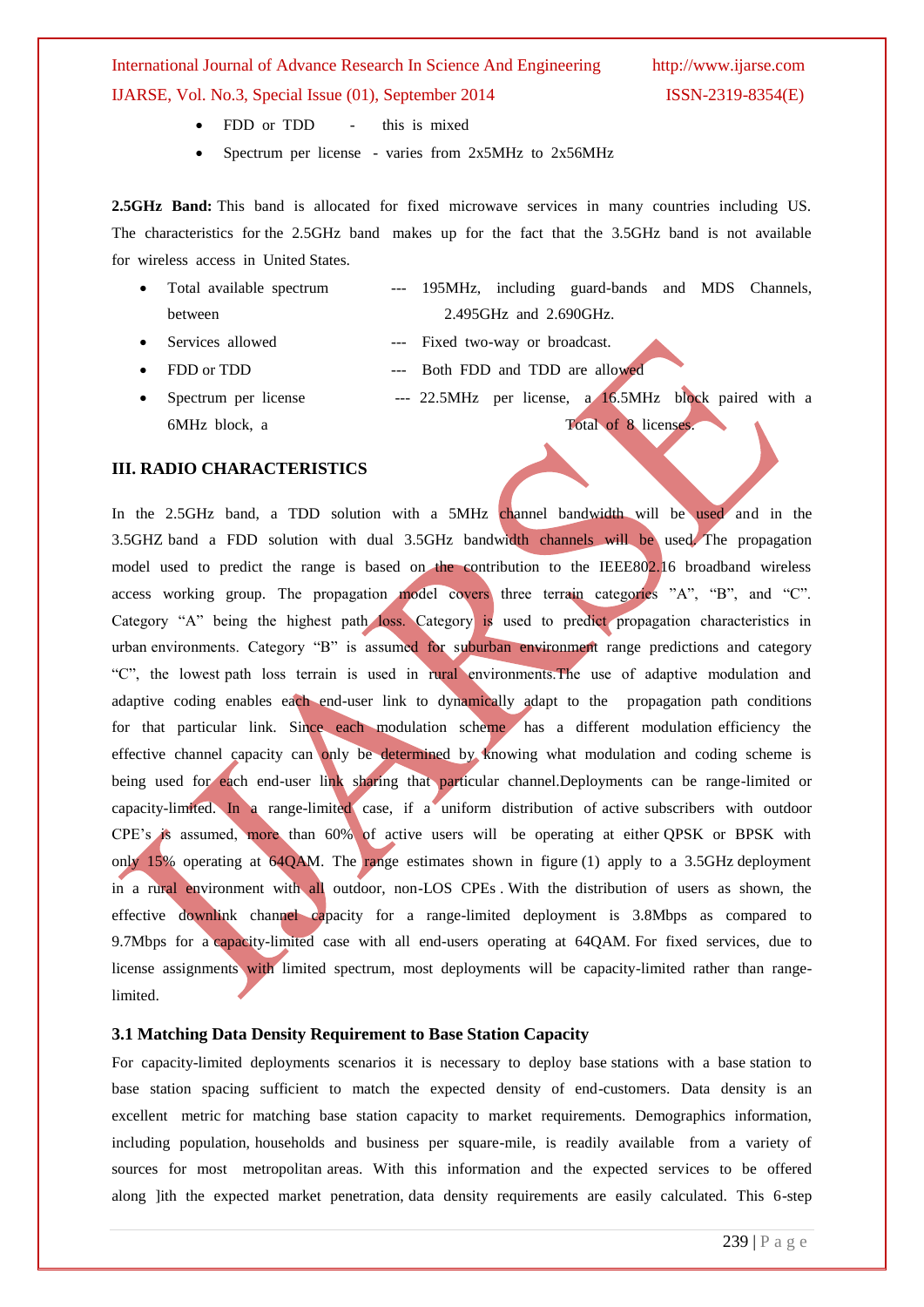## International Journal of Advance Research In Science And Engineering http://www.ijarse.com IJARSE, Vol. No.3, Special Issue (01), September 2014 ISSN-2319-8354(E)

process is summarized in figure (2), With a fixed wireless network it is also important to project market requirements several years into the future and deploy base stations in accordance to what those projections dictate. Unlike mobile networks in which end users are equipped with handsets having omni-directional antennas, fixed networks are deployed with a combination of indoor, self-installable CPEs and professionally mounted outdoor units with fixed narrow beam antennas at the subscriber sites carefully aligned for maximum signal strength.



| Target<br>Area<br>Market<br>Demo-<br>graphics<br>Segment | Services <sup>7</sup><br>Market<br>to be<br>//Take Rate /<br>Offered | W. Expected W. Expected W. Required<br><b>W</b> Number | Data<br>Density<br>Customers// Mbps per<br>sa-km |
|----------------------------------------------------------|----------------------------------------------------------------------|--------------------------------------------------------|--------------------------------------------------|
|----------------------------------------------------------|----------------------------------------------------------------------|--------------------------------------------------------|--------------------------------------------------|

#### **Figure 2: Determining Market Driven Capacity Requirements**

#### **3.2 Deployment with Outdoor CPEs**

Here we shall look at some hypothetical WiMAX base station deployment examples in both bands assuming all outdoor CPEs in each of the three demographic areas; urban, suburban, and rural. The demographics and anticipated number of residential and SME customers for these examples are summarized in table (1) along with the data density that will be required to serve the anticipated number of end-customers or subscribers. A cell frequency re-use factor of 1 is assumed for all of the following examples to determine the amount of spectrum required.

|                                                      | Urban           | <b>Suburban</b>  | <b>Rural</b>               |
|------------------------------------------------------|-----------------|------------------|----------------------------|
| Geographical Area to be Covered                      | $60$ sq- $km$   | $120$ sq- $km$   | $200$ sq- $km$             |
| Residential<br>Number<br>of<br>Expected<br>Customers | 30,000          | 20,000           | 5,000                      |
| <b>Expected Number of SME Customers</b>              | 1,500           | 500              | 150                        |
| <b>Required Data Density</b>                         | 29 Mbps/ $km^2$ | 5.9 Mbps/ $km^2$ | $1.0$ Mbps/km <sup>2</sup> |

#### **Table (1): Demographics for Deployment Examples**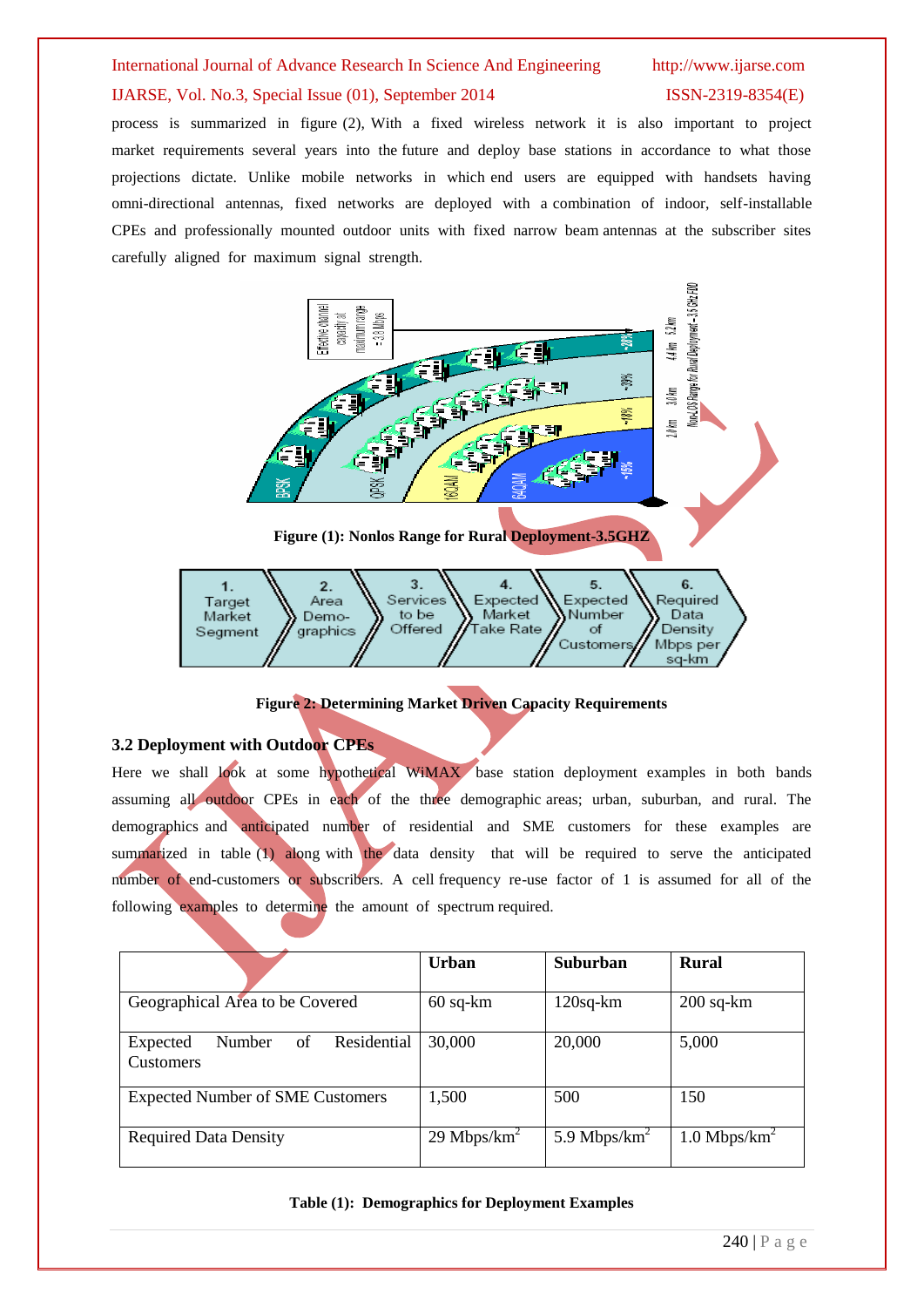## International Journal of Advance Research In Science And Engineering http://www.ijarse.com IJARSE, Vol. No.3, Special Issue (01), September 2014 ISSN-2319-8354(E)

CAPEX for the operator but has a tendency to reduce them as well. To gain a more quantitative understanding of the benefits however, the capacity and range impact of indoor CPEs on the base station infrastructure cost must also be taken into account. In a 3.5GHz range-limited case approximately 7% of users can be supported with indoor CPEs in a rural environment as shown in Figure(1). This percentage is approximately 10% and 12% in suburban and urban propagation environments respectively. Since approximately 60% of the indoor CPEs will be operating at a lower modulation efficiency than 64QAM, the effective channel capacity at maximum range is reduced from 3.8Mbps to 3.4Mbps. These comparisons are summarized for all three propagation environments in table(2).

|                                                               | Urban            | <b>Suburban</b> | <b>Rural</b>     |                  |
|---------------------------------------------------------------|------------------|-----------------|------------------|------------------|
| <b>Frequency Band</b>                                         | 3.5 GHz          |                 |                  |                  |
|                                                               |                  |                 |                  |                  |
| Maximum non-LOS Range                                         | $2.5 \text{ km}$ |                 | $3.5 \text{ km}$ | $5.2 \text{ km}$ |
| % Indoor Self-Installable CPEs                                | $~12\%$          |                 | $~10\%$          | $~17\%$          |
| at Maximum<br>Channel<br>Capacity<br>Range                    | 3.6 Mbps         |                 | 3.4 Mbps         | 3.4 Mbps         |
| Capacity at Maximum<br>Channel<br>Range with 100% OutdoorCPEs | 4.3 Mbps         |                 | 4.0 Mbps         | 3.8 Mbps         |
| <b>Channel Capacity Reduction</b>                             | 16%              |                 | 14%              | 11%              |

#### **Table (2): Impact of Indoor CPEs on Channel Capacity**

#### **3.3 Deployment For Coverage**

Deploying for coverage without regard for projected capacity requirements is a viable deployment strategy where the market requirements are uncertain and hence difficult to accurately quantify. For this deployment an urban environment of 60sq-km is assumed with the goal of providing a minimum of 128kbps to each nomadic customer that is connected to the network at any given time. It is also assumed that the connected customers are uniformly distributed over the coverage area. The 60sq-km urban area can be covered by three base stations in the 2.5 GHz band. When additional channels are deployed to increase base station capacity they do not have to be simultaneously added throughout the entire coverage area, but can be added over time to specific base stations as needed to cover high growth portions of the coverage area. This concept is depicted in figure (2) which shows a deployment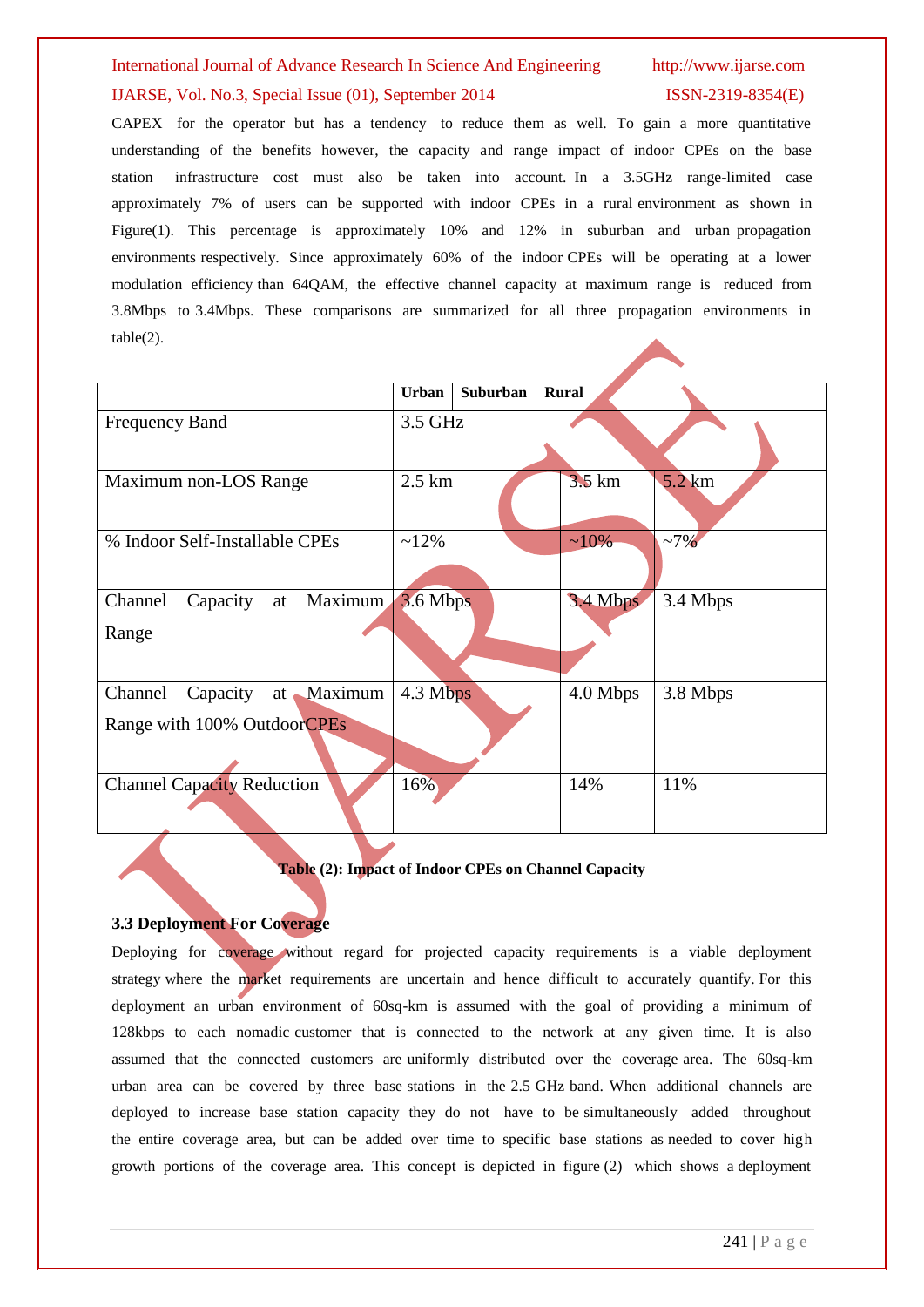# International Journal of Advance Research In Science And Engineering http://www.ijarse.com

#### IJARSE, Vol. No.3, Special Issue (01), September 2014 ISSN-2319-8354(E)

migration from three 3-channel base stations (9 channels total) to three 6-channel base stations (18 Channels total) over N years with an interim deployment of 13 total channels.



#### **Figure (2): Growing Capacity by Adding Channels or Splitting Sectors**

- 3 x 120◦ sectors with 15MHz of spectrum in 2.5GHz band
- 3 Base stations cover 60sq-km in range-limited urban deployment
- DL Data density 0.74 Mbps per sq-km
- Supports upto 360 simultaneous non-LOS nomadic customers over a 60sq-km coverage area.
- With 15MHz of additional spectrum a second channel can be added to each sector (total spectrum  $= 30$  MHz)
- Increase data density to 1.5Mbps per sq-km
- Supports upto 720 simultaneous nomadic customers.

#### **3.4 Market For Wimax**

WiMAX is a very promising technology that meets the key requirements for BWA services, but its success in the market is far from certain. Some of the key elements that will determine the success of WiMAX • Performance: So far, the specifications for WiMAX are still on paper (source WiMAX Forum, March 22, 2004), as there is no commercial product certified by the Forum and the final version of 802.16a has not yet been approved. It is possible that the certification process will prove more arduous than expected. There is also a possibility that real-life performance does not meet the expectations, especially with regard to coverage range and CPE form factor, cost and ease of installation.

• Split of WiMAX into multiple semi proprietary solutions: 802.16a and the expected 802.16e standards could complement each other, providing subscribers with a mix of fixed and mobile access.

#### **802.20 Mobile Broadband Wireless Access (MBWA) and 802.16e**

The IEEE 802.20 Working Group is a new wireless networking standard for Mobile Broadband Wireless Access (MBWA). The 802.20 or Mobile-Fi standard defines the physical and MAC layers for a high bandwidth, IP–based, fully mobile wireless network. The group's intention is to fill the gap between existing 802 standards with high data rates and low mobility and existing cellular standards with low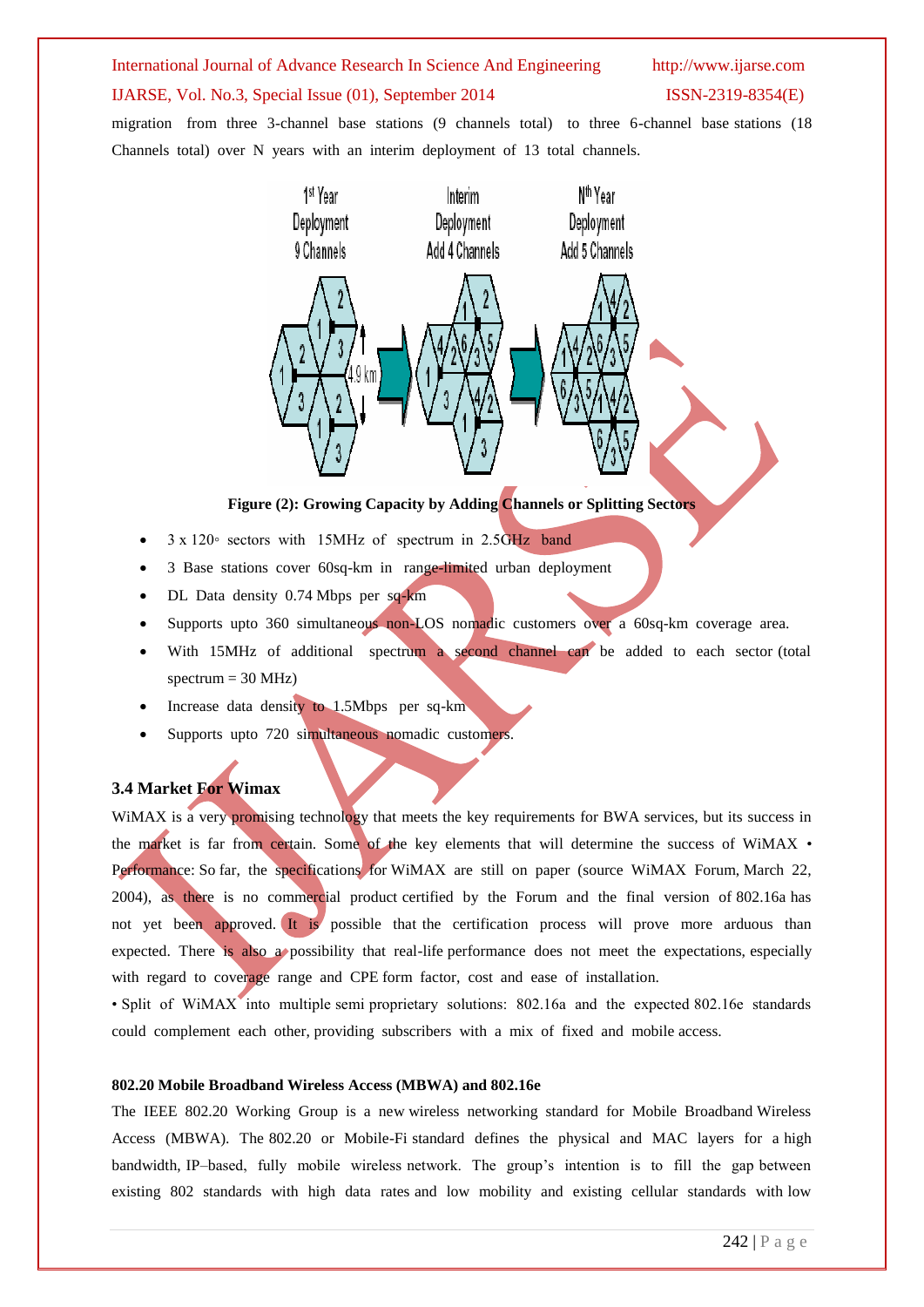#### International Journal of Advance Research In Science And Engineering http://www.ijarse.com

#### IJARSE, Vol. No.3, Special Issue (01), September 2014 ISSN-2319-8354(E)

data rates and high mobility. The IEEE 802.16e standard is also addressing the need for high-bandwidth mobile wireless Internet Access within a metropolitan area. This will be similar in function to the general packet radio service (GPRS) and the radio transmission technology (1xRTT). The 802.16e standard combines fixed and Mobile operation in licensed bands (2–6 GHz), approved in December 2002. There are some technical differences between both the standards viz. 802.20 and 802.16e. For one, 802.16e will add mobility in the 2 to 6GHz licensed bands, while 802.20 aims for operation in licensed bands below 3.5GHz. More importantly, the 802.16e specification will be based on an existing standard (802.16a), while 802.20 is starting from scratch. The 802.20 interface seeks to boost real-time data transmission rates in wireless metropolitan area networks to speeds those on which rival DSL and cable connections (1Mbps or more) are based, cell ranges of up to 15kilometers or more, and it plans to deliver those rates to mobile users even when they are traveling at speeds up to 250 kilometers per hour (155 miles per hour). This would make 802.20 an option for deployment in high-speed trains. The 802.16e project authorization request specifies that it will only support subscriber stations moving at vehicular speeds of 120 to 150 kilometers per hour (75 to 93 miles per hour). Essentially, 802.16e is looking at the mobile user walking around with a PDA or laptop, while 802.20 will address highspeed mobility issues. This key difference will define the manner in which the two standards would be deployed.

#### **IV. CONCLUSION**

WiMAX - compliant equipment based on the IEEE802.16-2004 Air Interface Standard will provide operators the technology necessary to deploy cost–effective wireless metro area networks with ubiquitous coverage offering broadband services to multiple types of customers. A projected path way will appear something like the following

- Adoption in these markets will be high because it will be the first viable option for highspeed data access for many customers in these markets.
- These deployments will generate capital to be reinvested for future deployments, which will create the initial scale of product demand. This will begin driving both the cost of carrier and customer equipment down.
- As the economy of scale makes deployment less expensive mobile platforms will begin to appear. This development will be spread between high population centers and the rural markets that already have fixed platforms deployed which will act as a springboard for mobile deployment.
- Interconnections will begin to form between rural markets and metropolitan markets as carriers form cooperative agreements to share network resources. The economy of scale will increase exponentially at this point and we will notice a marked negative impact on traditional cellular, Internet and voice services.
- Once the initial hot underserved rural markets and high-density metro areas are complete springboard deployments will quickly take WiMAX coverage to the level of coverage offered by traditional wireless today.